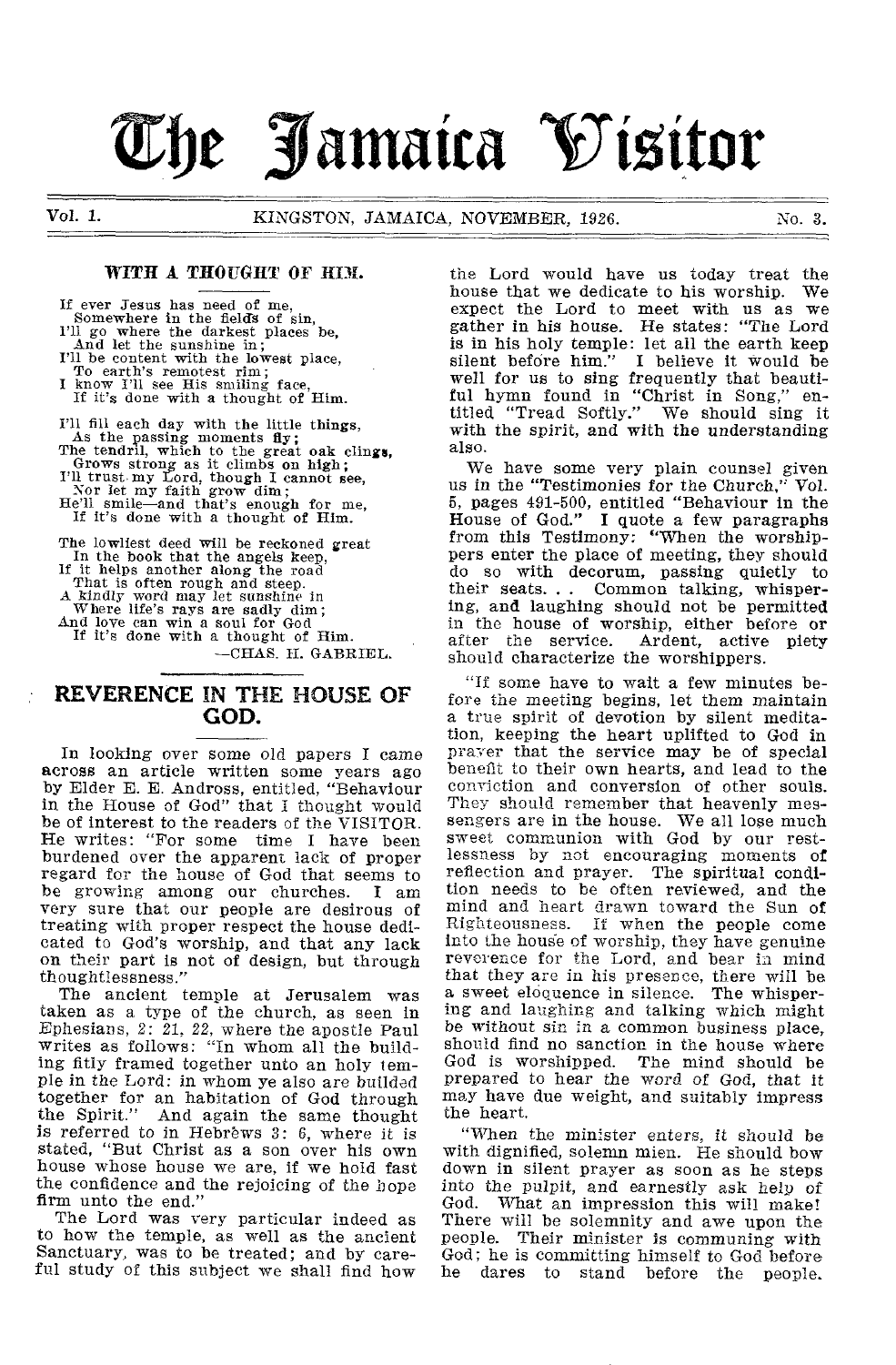Solemnity rests upon all, and angels of God are brought very near. Everyone of the congregation, also, who fears God, should with bowed head unite in silent prayer with him, that God may grace the meeting with his presence, and give power to his truth proclaimed from human lips. When the meeting is opened for prayer, every knee should bow in the presence of the Holy One, and every heart should ascend to God in silent devotion. The prayers of faithful worshippers will be heard, and the minis-<br>try of the word will prove effectual. The try of the word will prove effectual. lifeless attitude of the worshippers in the house of' God is one great reason why the ministry is not more productive of good. The melody of song, poured forth from many hearts in clear, distinct utterance, is one of God's instrumentalities in the work of saving souls. All the service should be conducted with solemnity and awe, as if in the visible presence of the Master of assemblies."

It will be observed that in this quotation special emphasis is placed upon the matter of refraining from common talking, whispering or laughing in the house of worship,<br>either before or after service. Instead, either before or after service. ardent, active piety should characterize the worshippers. If Jesus were to visit our churches in person and be recognized by us, how different would be our attitude from what it is commonly in the house of God.

I am confident that by adhering to some of these regulations that were so carefully followed by God's ancient neople, we should find much greater blessing in our public service than we do when we disregard them. I sincerely hope that the officers of our churches will give careful heed to this matter, and as faithful stewards call the attention of the brethren and sisters in all the churches to this important counsel and do all in their power to secure proper reverence in the house of God.

W. J. HURDON.

#### "THEY SAY, AND DO NOT."

"They say, and do not" is an accusation applicable to more than the Pharisees. Fortunate for us if it does not characterize ourselves. The motto, "Expect great things from God; attempt great things for God," has guided more than one faithful missionary along life's pathway of service, but the motto, "Promise great things; fulfil little," has never guided a single person to any worthy height. On the contrary, it has led many into ignominy and shame.

"They say, and do not" is a fearful denunciation. Promises should be held sacred. No promise should be counted of little worth. It is said that a certain duchess once, on coming indoors from a drive on a very cold day, gave orders that four hun-

dred cords of wood be sent to the poor; but being for a little while under the pleasant atmosphere of her own home, countermanded the order, saying that it was unnecessary, as the weather had moderated. Changing moods and c,nditions do not release one from fulfilling promises.

The Lord, we are told, is not slack concerning his promise. "When the fulness of the time" comes, he fulfills his word. He requires, too, the sal—e carefulness on the part of those who profess his name. "Pay thy vows" is his command.

No ordinary excuse absolves one from the obligations of a promise. James A. Garfield, when a young district school-teacher, walked four miles in a pouring rain one dark night rather than break a promise that he had made to one of his pupils to return him his knife at the close of school. Many would have thought that the fact that Mr. Garfield could hand it to the boy next morning would have released him from keeping this promise, since the weather had become so inclement. But Mr. Garfield said, "A promise is a promise, and I must keep mine.'

The text, "No man, having put his hand to the plow, and looking back is fit for the kingdom of God," reveals the Saviour's estimate of the one who lightly regards a promise. If in things of small moment, one is careless in fulfilling promises, one will be very likely to be equally so in regard to things of eternal worth. Let us then take thought when making promises, and take even greater thought to see that we fulfil these promises. Let not heaven's record concerning us be, "They say, and do not."

—Selected.

#### THINK ABOUT IT.

A young man employed in one of the great iron smelters at Sheffield, England, was accidentally thrown on a red-hot armour plate. When finally rescued by his fellows, he was terribly burned, and one of his mates cried out, "Send for the doctor!"

"No, never mind about a doctor," groaned the sufferer. "Some one tell me how to<br>get saved! I'm dying without God. Who I'm dying without God. can help, me?"

Although there were three hundred men and more gathered around, not one could tell him the way to salvation. After twenty minutes of untold agony, he died as he had lived.

The man who told the incident was one of the crowd who saw the accident, but he had lost touch with God. "I have heard those cries ever since," he said, "and I wished I could have stooped down and pointed the boy to Jesus. But my life sealed my lips."

Does your life, dear reader, tell sinners you are saved, or does it close your lips?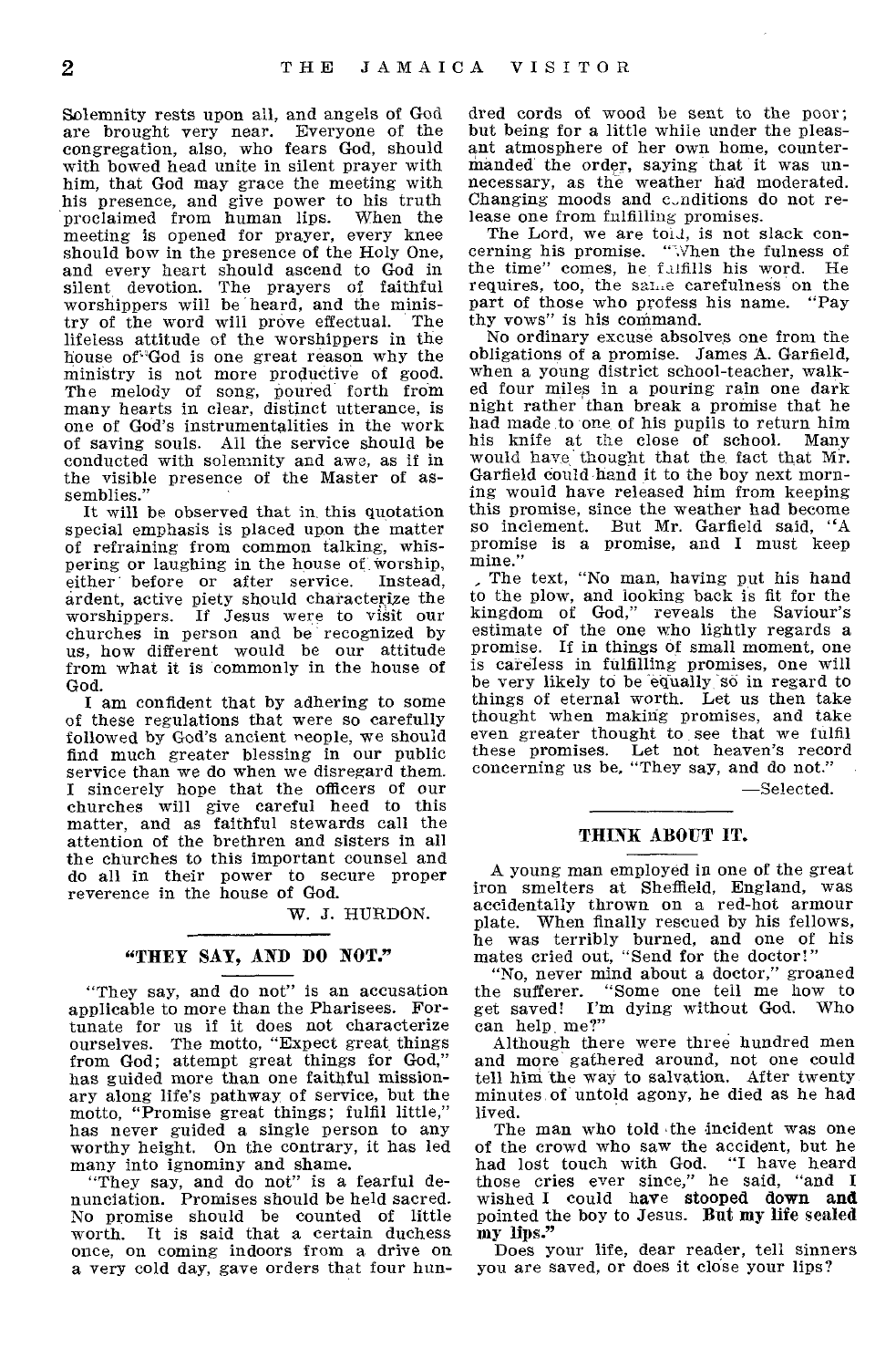# *HOME MISSIONARY DEPARTMENT.*

# SOLDIERS ONWARD!

The battle is in full swing. The soldiers of the Lord are advancing on the enemy and are winning good victories in the Harvest Ingathering campaign. But remember the battle is not finished and there is much yet to be done. So onward, Christian soldiers! Let us all advance together, and remember that in unity there is strength. If we are to win the battle and reach our goal, it will mean every man at his post doing his full duty.

The greatest argument in favour of every one of us giving faithful and earnest work in this Harvest Ingathering campaign is not our goal of £800 0 0, but the great need of more work and workers in all parts of the world. When we hear of souls crying out for the light in all the dark corners of earth and know there are thousands yet unwarned, and we realize that the sun of human probation is fast setting, our hearts cry out, and we say, "0 Lord help us to do our whole duty that this terrible reign of sin may soon be over." When we see the awful enemy Death taking our dear ones and see the suffering on every side our whole soul should say, "Come Lord Jesus, quickly come." But dear ones, Jesus cannot come until the work is done, so let us hasten on and finish it quickly. To raise our goal of £800 in the Harvest Ingathering campaign is just one of the many tasks that lie before us in finishing the work of God on earth. So we say in the language of the apostle Paul, "Watch ye, stand fast in the faith, quit you like men, be strong.' Let us not rest until the work is done, so onward Christian soldiers, onward to the fray.

R. J. SYPE, H.M.S.

#### TIDINGS FROM THE BATTLE FIELD.

We, are receiving very encouraging news from various parts of the Island concerning the progress of our Harvest Ingathering campaign.

BelfieId Church seem to be the first church in the Conference to have reached their goal. We are glad to pay them due honour as being the first company in the army of the Lord to go over the top.

Kingston Church will have gone far beyond the Hundred-pound mark before this article is read in the field and they are doing a strong work. We want to especially mention the children of Kingston who will have raised between fifteen and twenty pounds in the campaign and expect the twenty-five pound mark before it is finished. No doubt North Street Church will reach their £200 goal within a very short time.

Regent Street.—The Regent Street Church are certainly doing a strong, good work in this campaign. While they have very small and poor territory, they are pressing on close to £20, and will no doubt have their thirty-pound goal raised in a very few weeks. We thank the Lord for the faithful work on the part of this church.

Spanish Town. — The Spanish Town Church have a goal of  $\pounds 25$ , and with their earnestness and enthusiasm we are sure they will reach this goal long before the time of the campaign is closed. We have received word that they have already gathered several Pounds.<br>West Indian Traini

Training College.—The school at Mandeville has certainly set a good pace for doing Harvest Ingathering work. In two days these earnest students and teachers gathered £52. They expect to raise £100 before the campaign is closed, and with this kind of a spirit we have no doubt of their raising it.

Glengoffe.—The Glengoffe Church have been doing very earnest and faithful work in this year's effort. On a recent visit to that place, I was very much interested in the story related by Brother Howell, the church leader. He told us of one Chinese merchant who gave him a good donation and then subscribed for the "Chinese Signs of the Times" and got a friend to also subscribe, and another to promise his subscription for the near future. This Chinese merchant has discontinued the use of tobacco and liquor and is very much impressed with our message. This is just another argument to prove that the' Harvest Ingathering work is doing a great work at home as well as abroad.

Everton Park.—The little church at Everton Park sent in a remittance the other day of 25 for the Harvest Ingathering. This was the first Harvest Ingathering remittance to be received at the office this year. It seems good to see these little churches doing such earnest work in the campaign.

S<sup>4</sup>. Catherine.—The churches throughout the Parish of St. Catherine are making a good start in the campaign as I found from a recent visit to a few of the churches in that part of the Conference. While most of the churches in that section are small and they have many difficulties to face yet we are sure that they will soon have reached their goal.<br>Guy's I

Hill.—We recently visited the church at Guy's Hill and were sorry to learn that they had not received their Harvest Ingathering papers. We were unable to understand this circumstance, but are sure that they will soon be in the campaign and though late in starting, will reach their goal, as they were very much interested in the work.

Jack's River.—We recently visited the little church at Jack's River with other churches in the Parish of St. Mary and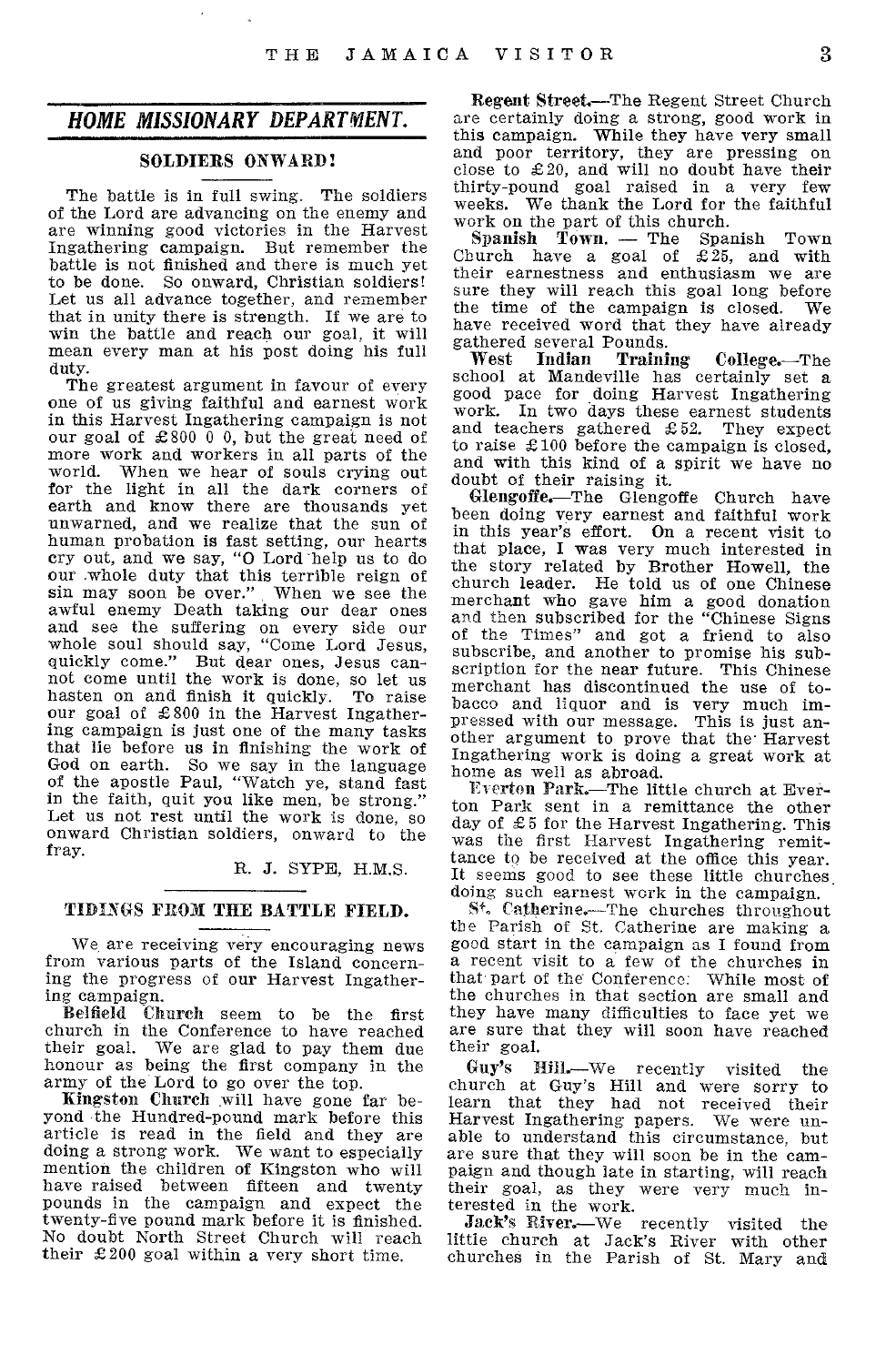were glad on the occasion of our visit to find Brother Gray the leader and other members busily engaged in the campaign; and we note from word coming to the office, that they are having very good success.

In the West.—We made a very hasty trip to the Western part of the Island a few weeks ago and found all the churches in that section making preparation to do a strong work in the Harvest Ingathering. Some of them had already made a beginning; others were delayed on account of the prevailing crops coming in a little later.

In the business district of Kingston, Sister Hurdon has been having some good experiences in meeting the business men. While only a beginning has been made we expect to see many Pounds gathered from these gentlemen.

In word received from various parts of the Island we learn that some churches have been greatly hindered because of inclement weather. But in all the letters received from such churches, they are of good courage and expect yet to do a strong work in this campaign.

We would like to take this opportunity to thank the treasurers of the churches for their faithfulness in sending in the post cards which were mailed to them to tell us of the amount gathered in the Harvest Ingathering campaign. We received nearly fifty of these the second week, and are grateful that these treasurers had taken so much interest in the Harvest Ingathering work. We trust they will continue to be faithful in sending us this information.

Besides the churches which we have mentioned in this report, there are many others who have reported from 1/- to a few pounds gathered up to date. We are sorry to say that a few churches have for some reason failed to receive papers yet this year but before this will have been read, they will all have their papers and no doubt be hard at work in this good effort for the Lord. Some of these misfortunes seem to be unavoidable but we are glad that the brethren are patient and full of courage in spite of it all. We had to send to Cristobal, Canal Zone, for a new supply of papers. arrived and will no doubt all be used in addition to those that were sent out at first.

Before closing these notes, I want to mention that the church at Coleyville have already raised a number of pounds, and also the churches at Jointwood, Moor Park, Mt. Carey and Seaford Town have reported a Pound and more each in the campaign thus far. We are wondering what will be the next church to report their goal reached.

We are thankful to say that from all district leaders, there comes words of courage and hope. A letter from Elder Jones assures us that his district will win the victory by the help of the Lord. We would be glad to receive any interesting experiences which any one shall have in the campaign that we may pass it on to encourage others. Let us keep the good work going and the victory is ours.

#### R. J. SYPE, H.M.S.

## HARVEST INGATHER NG SERMONETTE.

"I can't get interested in the Harvest Ingathering work," exclaimed a young girl petulantly, and, if the truth must be told, a bit supercilliously, as she left a thrilling Harvest Ingathering rally in company with an older lady. We were near enough to hear the answer. "No, dearie, it is not expected you should be yet awhile. It's just like getting interest in a bank. You have to put in a little something first; the more you put in, the more interest—time, money, or prayers, it doesn't matter which; but something you have to put in, or you will never have any interest . . . Try it, dearie, just put in a little something, and you're sure of the interest."

This denomination has already put well over four million dollars into the Harvest Ingathering work and today one-fourth of our mission programme is supported by the Harvest Ingathering work. It is no small Elder Spicer calls it our biggest single enterprise, and it is. Will you have part in the biggest enterprise of the denomination? Or will you be defeated by the enemy again this year? He would like to see every Seventh-day Adventist stay at home. And you who have already started,<br>when are you going to stop? When you when are you going to stop? get your ten dollars? No, I don't believe that you will. For we should not be satisfied with anything short of our best for You know some people get little because they attempt little. Let's do big things for God. Carey said, "Attempt great things for God and expect great things from That should be the spirit during this campaign.

One other thing I almost forgot. Did you ever notice the number of husbands that let their wives raise their Harvest Ingathering money for them? Now, of course, that is a good way to get out of it, but, husbands, who gets the blessing? You or your wife? Can you afford not to have part? You are busy and work hard all day, but try it during the evening hours. On Sunday and Saturday nights. Write a few letters. Write a few letters. Where there is a will, thre is a way. Don't let your wife do it for you this year. What do you say? Enough for this time. Perhaps a little more later.

# *HOME MISSIONARY DEPARTMENT.*

#### KENCOT.

I am sure that the readers of the VISITOR are anxious to know something of the work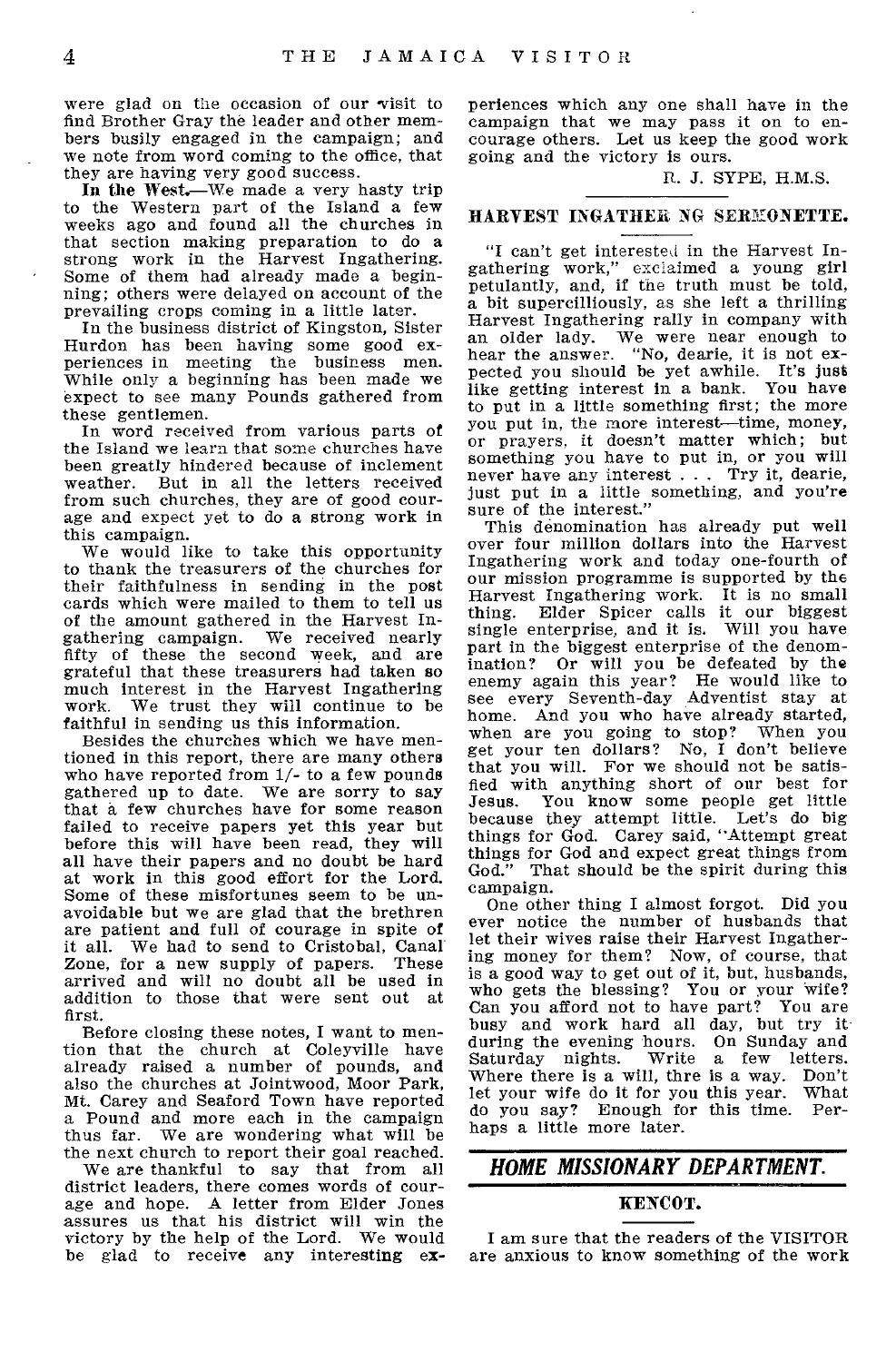that has been started in Kencot, a suburb of Kingston, five weeks ago.

The Tabernacle was erected on a suitable plot of land in a central locality. Since then Elder Hubert Fletcher and his corps of labourers have been conducting meetings each night. The attendance has been fairly good, appreciating the fact that we have been having inclement weather for the past few weeks. We are thankful to state that a good interest has been manifested by those in attendance, and the prospects for a harvest of souls are good. The very first week of the meetings two souls decided to take their stand for the truth of God.

We have been having Sabbath services from the second week of the meetings with a fair attendance of strangers. Especial note must be made of the attendance of the children, which was very encouraging. We have just organised a Sabbath-school with an enrollment of forty-one.

As we visit the homes of the people we see a hungering and thirsting for Truth and a desire to hear more of the gospel. We solicit your earnest prayers on behalf of these dear souls, that they may yield their all in obedience to the gospel's urgent call.

FRANK FLETCHER.

# *MISSIONARY VOLUNTEER DEPT.*

#### MISSIONARY VOLUNTEERS.

What is a missionary volunteer? I trust every young person in the Jamaica Conference will analyse this question carefully and after you have given a satisfactory answer, please ask yourself, "Am I a missionary volunteer?"

When Great Britain was plunged into the late war the Prime Minister sent out the call to all parts of the great British Empire for the young men to volunteer their service in defence of the interest of the Empire and of humanity. In substance, he said, "Great Britain is depending upon every young man not only to volunteer his service in the defence of his country but also to give every ounce of himself and all of his powers to the winning of this great war." We all know the result. Not only thousands but millions of strong young men from all over the Empire placed themselves at the service of their country not even regarding their lives, but knowing that all the possibilities were that they would lay down their lives on the battle-field in defence of their country.

We as missionary volunteers need the same spirit of consecration and devotion to the cause that we profess to love. Let us volunteer with every ounce of strength of body and mind, in the service of the King of kings. If men should feel it an honour to serve an earthly Empire, how much more should we feel it an honour to serve the King of heaven. How good it is to know that we are citizens of that better land, and to know that in all of our service even though we should be called upon to lay down our lives in the end it will mean eternal life.

We wish to call upon all the leaders and secretaries of our missionary volunteer societies over the Island to regard themselves as captains in a great movement; and to realize that the Lord is depending upon them to inspire our young people with courage, faith and hope; and we are sure that if this would be done we will see such a spirit of consecration on the part of our young people as we have never seen before in the history of this movement. In a recent visit to one of our larger churches of the Conference we were very much impressed with the fine spirit of devotion to their work which characterised both the leader and secretary of the society at that place. It was a real pleasure to talk with some of the young people of that church, and to note how loyal and true they were to the message and how enthusiastic they were for its triumph. I could only wish that this spirit might characterise our young people in all our churches in Jamaica and we are sure that this should be and must be if we are to finish the work of God in this Island for to a great extent we are depending upon our young people to step into the ranks and carry our work to its final and victorious conclusion.

It has been a matter of regret on my part that because of the Harvest Ingathering campaign and other duties and burdens I have been unable to spend more time and thought on our young people here. But let me take this opportunity to assure you, dear friends, that I have every interest in you and as soon as we have caught up our other duties which are pushing us so hard at this time it is our aim to spend more time with our missionary volunteer societies. I want to ask you to be free to write to me at any time and if there are any problems that you feel that you need counsel or help on, be free to suggest them to us. We were sorry that our report blanks were late in reaching secretaries this quarter, but this was due to the material all being in Mandeville and we being in Kingston which caused some delay in finding where to send these blanks. But we assure you that when we get things organized, all these difficulties will be corrected.

In closing let us mention our circulating library. I am sorry to say that we have been unable to respond to applications for books on account of the library being still in Mandeville. We expect having it removed to Kingston in the near future at which time we will be able to respond to all these requests and applications. We are thankful for this circulating library and are sure that you appreciate the privilege of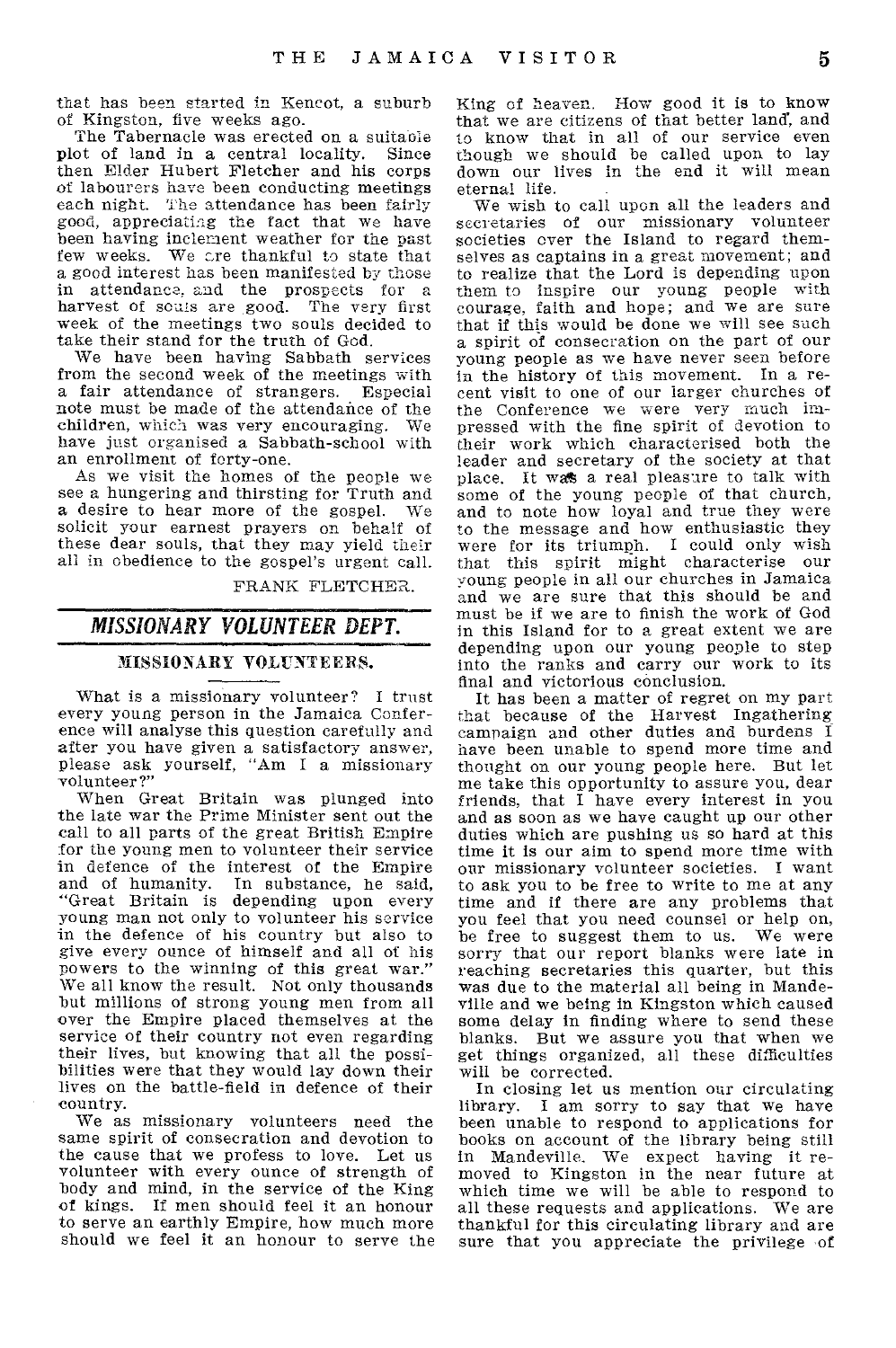getting these good books in your possession for a; few weeks at a time to help you along the Christian pathway.

Once more let us beseech of you all to be faithful and true to the high calling of our profession, and be faithful soldiers of the cross and true to our pledge and aim as missionary volunteers and I am sure we can look forward to a final and complete triumph and a glorious reign in that kingdom that shall never end. The Lord bless you missionary volunteers.

> R. J. SYPE, Y.P.M.V. Sec.

"A servant wants his pay at the end of the day, week, or month, but the heir waits until the entire estate is apportioned."

`Those on their way to heaven will not be gloomy. They will get out of their long face experience, and into their long clothes experience."

# *JAMAICA CONFERENCE.*

#### DISTRICT LEADERS.

The following is a list of our churches and companies by districts with their respective district leaders:

# Elder M. Jones, Newmarket P.O.

| Sheffield                                 | Fustic Grove   | New Roads   |
|-------------------------------------------|----------------|-------------|
| March Town                                | Hill Top       | Darliston   |
| Little London                             | Newell         | Flower Hill |
| Sav.-la-Mar                               | Santa Cruz     | Axe & Adze  |
| Bluefields                                | Contented Hall | Mount Peace |
| Beeston Spring Canaan                     |                | Lucea       |
| Bro. A. C. Stockhausen, Lamb's River P.O. |                |             |

| Montego Bay  | Sherwood         | Coleyville          |
|--------------|------------------|---------------------|
| Vaughnsfield |                  | Content Mount Carey |
| Jointwood    | Orange           | Seaford Town        |
| Mahogany     | Lamb's River     | Beverley            |
|              | Grove White Hall | Spring Garden       |
| Craig        | Troy             | Waterloo            |

#### Elder W. H. Randle, Mandeville P.O., Box 22.<br>Mandeville Grove Town Prospect Grove Town Prospect<br>Newport Porus Victoria Town Newport

Bro. G. A. E. Smith, 112 Tower Street, Kingston. Bellas Gate<br>Goshen Regent Street Old Harbour Birds Hill Bryant Hill Old Harbour **Blue Hole** 

Mount Providence

#### Elder S. U. Powell, 112 Tower St., Kingston.<br>Kingston Spanish Town Everton Park Spanish Town Everton Pa<br>Glengoffe Riversdale  $Florence$  Hill  $\frac{\text{Bro. 0. P. Reid, Linstead P.0.}}{\text{Universal} + \text{Hill}}$ Guy's Hill

| Fiday W      |              | I Hurdon 119 Towar St Kings |
|--------------|--------------|-----------------------------|
| Brown's Town | Devon        | St. Ann's Bay               |
| Calderwood   | Brittonville | Ballimonay                  |
| Mile End     | Golden Grove | Mountain                    |
| missicau     | vuv з пи     | outware.                    |

#### Elder W. J. Hurdon, 112 Tower St., Kingston.

| Bagbie       | Carron Hall | Grant's Ville         |
|--------------|-------------|-----------------------|
| Port Maria   | Bonny Gate  | Jack's River          |
| Annotto Bay  | Belfield    | Hart Hill             |
| Port Antonio | Moor Park   | Swift River           |
| Windsor      | Sherwood    | Long Bay              |
| Forest       |             | Forest Hector's River |
| Trinityville | Manchioneal |                       |

## REPORT OF TITHES AND OFFERINGS FROM CHURCHES AND COMPANIES.

#### Received during the month of September, 1926.

| <b>CHURCHES.</b>                                              | TITHE.                                          | OFFERINGS.                                                   |
|---------------------------------------------------------------|-------------------------------------------------|--------------------------------------------------------------|
| Axe & Adze<br>                                                | 18<br>9<br>0                                    | 7<br>17<br>0                                                 |
| Bagbie<br>Ballimonay<br>                                      | 3<br>14<br>0                                    | $\overline{4}$<br>19<br>O                                    |
| Bellas<br>Gate                                                |                                                 |                                                              |
| Beverley, {<br>Bird's Hill<br>-3<br>months<br>$\ddotsc$       | 14<br>1<br>0                                    | 0<br>1<br>7                                                  |
| Blue<br>Hole                                                  | 0<br>8<br>2                                     | 0<br>13<br>7                                                 |
| Bonny Gate<br>Bryant Hill<br><br>                             | 14<br>10<br>8                                   | 7<br>1<br>1                                                  |
| Bluefields                                                    | 6<br>1<br>5                                     | 6                                                            |
| Belfield<br>Canaan                                            | 2<br>14<br>9                                    | 7<br>11<br>5<br>0<br>11                                      |
| Contented 1<br>Calderwood<br>Hall                             |                                                 |                                                              |
| <br>Coleyville<br>$\cdots$                                    | 2<br>3<br>8                                     | $\overline{2}$<br>18<br>1                                    |
| $_{\rm Craig}$<br><br>Darliston<br>                           |                                                 |                                                              |
| Devon                                                         | 0<br>7<br>8                                     | 0<br>$\frac{7}{3}$<br>$\frac{6}{3}$                          |
| Everton<br>Park<br><br>East<br>End,                           | 6<br>1<br>10                                    | 6                                                            |
| Cayman<br>Grand                                               | 3                                               |                                                              |
| Florence<br>нiп<br><br>$\mathbf{Fustic}$<br>Grove<br>$\cdots$ | 1<br>1<br>16<br>3<br>1                          | 7<br>0<br>0<br>14                                            |
| Glengoffe<br>Grant's<br><br>Ville                             | 11<br>9<br>1<br>Ŝ<br>14<br>8                    | $\frac{2}{7}$ $\frac{2}{8}$<br>$\overline{4}$<br>7<br>7<br>1 |
| <br>Town,<br>Grove                                            |                                                 |                                                              |
| $\overline{2}$<br>months<br><br>Guy's<br>Hill                 | 9<br>0<br>1<br>3<br>0<br>0                      | 1<br>18<br>7<br>4<br>3<br>З                                  |
| G.C.<br>George<br>Town,                                       |                                                 |                                                              |
| Hector's<br>River<br>Hill<br>Hart<br>                         | 9<br>6<br>7                                     | $\overline{2}$<br>3<br>19                                    |
| ${\tt Jointwood}$<br>                                         | 3<br>4<br>4                                     | 8<br>9<br>3                                                  |
| $\mathbf{Jack's}$<br>River,<br>two<br>months<br>              | 3<br>0<br>11                                    | 9<br>1<br>6                                                  |
| Kingston                                                      | 17<br>58<br>0                                   | 68<br>3<br>4                                                 |
| Lamb's River<br><br>Linstead<br>                              | 3<br>1<br>9                                     | 0<br>3.<br>14                                                |
| Little London<br>Long Bay<br>                                 | 0<br>8<br>8<br>7<br>4<br>1                      | 0<br>2<br>11<br>11<br>2<br>0                                 |
| <br>Mahogany<br>Grove<br>$\cdots$                             |                                                 |                                                              |
| Town<br>March<br><br>Mandeville, 2<br>mths.                   | 4<br>5<br>0<br>36<br>6<br>1                     | $\frac{12}{18}$<br>1<br>5<br>$2\overset{.}{7}$<br>1          |
| Mile<br>End<br>                                               |                                                 |                                                              |
| Montego Bay<br><br>Moor<br>Park<br>                           | $\frac{4}{4}$<br>6<br>1<br>5<br>18              | 2<br>11<br>4.<br>ī<br>2<br>9                                 |
| Mount<br>Carey<br>                                            | 7<br>3                                          | 2<br>11<br>19                                                |
| Manchioneal<br>$\cdots$<br>Mt. Providence<br>$\cdots$         | $\frac{1}{3}$<br>$\frac{0}{2}$<br>$\frac{6}{3}$ | 0<br>11<br>6<br>0<br>13<br>1.                                |
| Newell<br><br>Old<br>Harbour,<br>two                          | 9                                               | 1<br>7<br>4                                                  |
| months.<br>                                                   | $\overline{4}$<br>1<br>1                        | 0<br>¢,<br>6.                                                |
| Port<br>Antonio<br><br>Porus                                  | 12<br>5<br>9                                    | 4<br>16<br>10                                                |
| <br>Riversdale<br>$\cdots$                                    | 0<br>0<br>8                                     | 0<br>9                                                       |
| Santa Cruz<br><br>Sav-la-Mar 2<br>mths.                       | 0<br>16<br>$\frac{5}{2}$<br>1<br>6              | ż<br>l,<br>0<br>15<br>0<br>9<br>4                            |
| Shèffield                                                     | 11<br>6<br>0                                    | 3.<br>0<br>6                                                 |
| St. Ann's Bay<br>Sherwood Content<br>Sherwood Forest          | 10<br>1<br>18                                   | 3<br>1<br>9.                                                 |
| <br>Southfield                                                | $\overline{2}$<br>2<br>6<br>0<br>18<br>0        | $\overline{2}$<br>1<br>11<br>$\overline{4}$<br>0<br>11       |
| Town,<br>two<br>$_{\rm Spanish}$                              |                                                 |                                                              |
| months<br><br>Swift River<br>                                 | 8<br>6<br>10<br>0<br>14<br>0                    | 9<br>$\theta$<br>15<br>0<br>6<br>o                           |
| Trinityville, 3<br>mths.                                      | 1<br>6<br>6                                     | 16<br>1<br>4                                                 |
| $\tilde{\mathrm{T}}$ roy<br><br>Upper Regent<br>St.           |                                                 |                                                              |
| Waterloo<br>                                                  | 2<br>0<br>10                                    | 0<br>9.<br>10                                                |
| Vauhnsfield<br><br>Isolated                                   | 19<br>$\frac{4}{2}$<br>0<br>8<br>5              | $\frac{1}{3}$<br>15<br>0<br>19<br>10 <sub>°</sub>            |
| <b>COMPANIES.</b>                                             |                                                 |                                                              |
| Brittonville<br>                                              | 2<br>1<br>6                                     | 0<br>15<br>8                                                 |
| Brown's Town,<br>two<br>months<br>                            | Ş<br>6<br>1                                     | 0<br>4<br>5.                                                 |
| ${\bf Beeston}$<br>Spring<br><br>Hall                         | 1<br>$\frac{1}{2}$<br>6<br>2<br>4               | $\bf{0}$<br>8<br>2<br>$\bar{2}$<br>$\bf{0}$<br>14            |
| Carron<br>Duxes<br>                                           | 11<br>11<br>0                                   | 8<br>0<br>11                                                 |
| Flower<br>Hill<br><br>$\sim$                                  |                                                 |                                                              |

*(Continued* on Page 8.)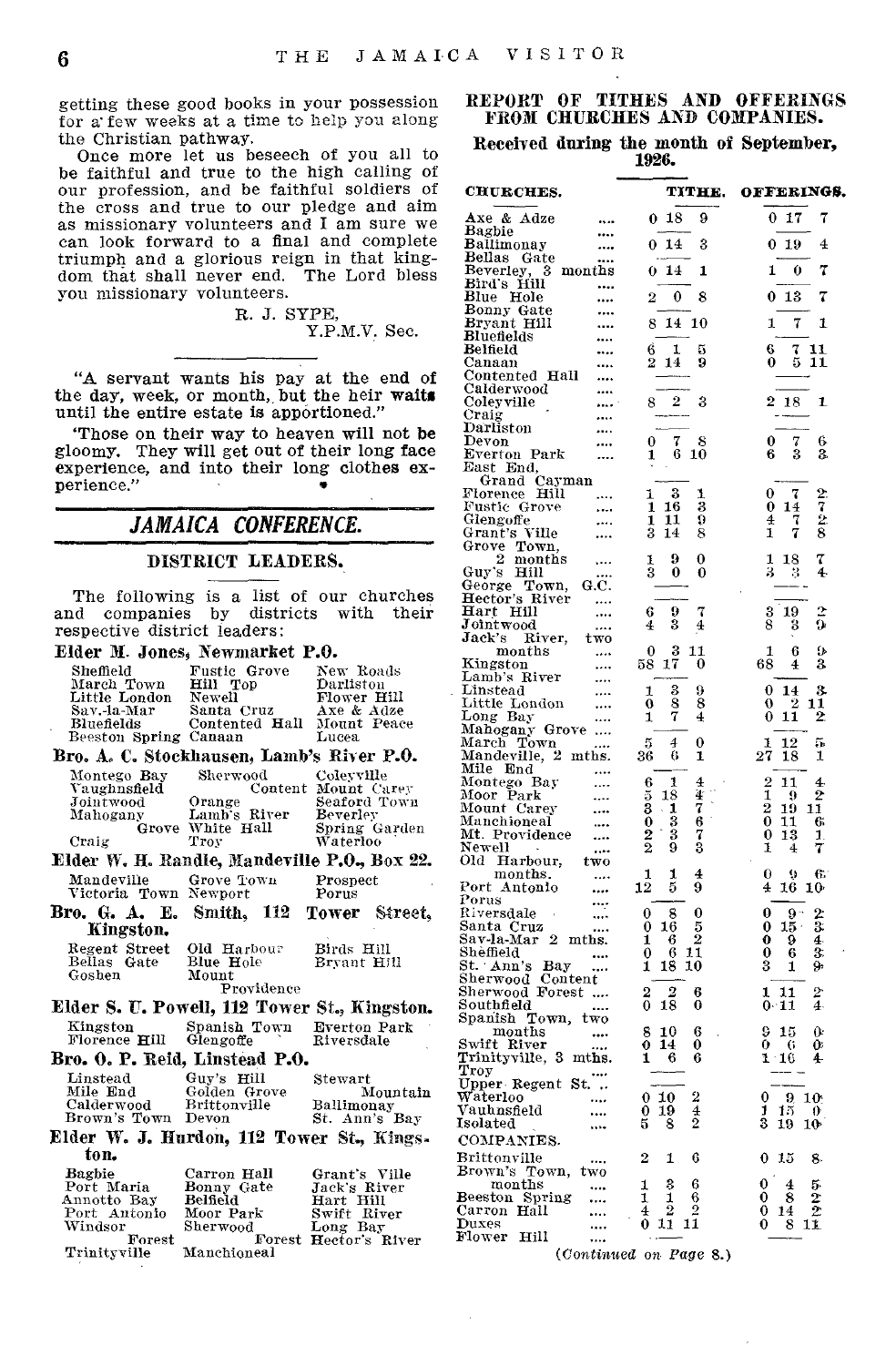# *OBITUARIES*

## GERTRUDE A. REID.

"Nevertheless, not my will, but thine be done." Thus would we express our resignation to the divine will, as we reverently bow the head over the remains of our departed sister. We feel a tugging at our heart strings as we remember that she goes from us never to return. But we commit her into the hands of our loving, all-wise. kind and merciful Heavenly Father with **the** assurance that all is well. We know not why she should be cut off at a time when her usefulness was at its height; we know not why the ruthless hand of Death should **be**  placed upon her at a time when she **seemed**  so far from *t*'s tomb; we know not why this flower of exquisite beauty **should be**  snatched away from us so suddenly—no, **we**  know not, nor do we need to know. "Jesas doeth all things well;" and we accept **this as** the dispensation of our God, whose **eye**  is upon His children for good.

Gertrude Amybelle Mair was **born at**  Newell, St. Elizabeth, on the 12th of December, 1902. Growing up to womanhood, **she**  accepted Christ as her Saviour and united with the Seventh-day Adventist church **in**  1918. It was about this time that this church founded the West Indian Training College for the purpose of training young people for missionary work, and, filled with a desire to be a worker together with **her**  new-found Friend, she entered the **institution** in 1918 as one of the pioneer **students.**  There she successfully pursued her **studies.**  while her developing talents of heart **and**  mind and hand clearly indicated that her ambition would be realized. Special mention should be made of her voice, in the use of which it was seen that she would be a powerful agent for good.

Her smiling face and cheerful disposition radiated sunshine wherever she went, and endeared her to her fellow-students and teachers. It was therefore, with some amount of regret that her Alma Mater parted with her, when, on the 28th of September 1921, she united in marriage with Oswald Percival Reid, of Darliston, who was then engaged in ministerial work.

Immediately after her marriage, she left for Brown's Town, St. Ann's, and then for Alexandria in the same parish, accompanying her husband in his evangelistic work. It was then their lot to live in Kingston for a while. While on a visit from this place to her parents she contracted typhoid. A severe attack it was, but with efficient treatment and the blessing of the Lord, she recovered. The happy pair then lived in Mandeville for a year and eleven months, and now the call came for them to settle in Linstead, and carry on their work there.

**Faithfully she stood** by her husband, **joyfully she shared the** hardship and the toil, cheerfully **she** moved in and out among **the**  many friends she has made in this township, her life an example, her presence **a**  benediction.

Then came her last attack of illness. She suffered keenly for two months, and in spite of all that loving and skilled hands could do for her, she succumbed at 1.30 a.m., Thursday, September 30, 1926. She leaves husband, parents, sisters, brothers and a large circle of friends and relatives in various parts of the island to mourn their irreparable loss.

"Sweet be thy rest, and peaceful thy sleeping;

God's way is best. Thou art in His keeping. O blessed sleep, where ills ne'er molest thee! Why should we weep? For heaven hath

blessed thee:

Sweet be thy rest.

"Thy work is done, thy sowing and reaping;

Thy **crown** is won, and hush'd is thy **weeping.** 

From tears and woes. from **earth's** midnight **dreary,** 

Thine is repose where none every weary: Sweet be thy rest.

"Sweet be thy rest; no more we may greet thee

Till with the blest in heaven we meet thee. **0** union sweet, that death cannot sever.

There we shall meet, where sad tears fall never:

Sweet be thy rest."

P. J. BAILEY.

#### THOMAS HINES.

Brother Thomas Hines, of the Lamb's River Church fell asleep in Jesus, September 25, 1926. Brother Hines has been a member of the church only a short time, having accepted the truth in 1924. He was faithful and rejoiced in present truth till the day of his death. He was born in April, 1884. He was a soldier in the recent world war. We believe that he will come forth when the Life Giver comes.

#### GEORGIANNA SYPE.

Our hearts are made sad and our sym-pathy goes out to Elder R. J. Sype because of the death of his younger child, Georgianna, October 4, at Nevada, Iowa, U.S.A., where Sister Sype and their two daughters were visiting her parents preparatory to joining Elder Sype here in Jamaica. The cable message came as a shock, for the last word he had received before that was that the little one was recovering from an attack of pneumonia and that they expected to sail sometime in October.—Ed.